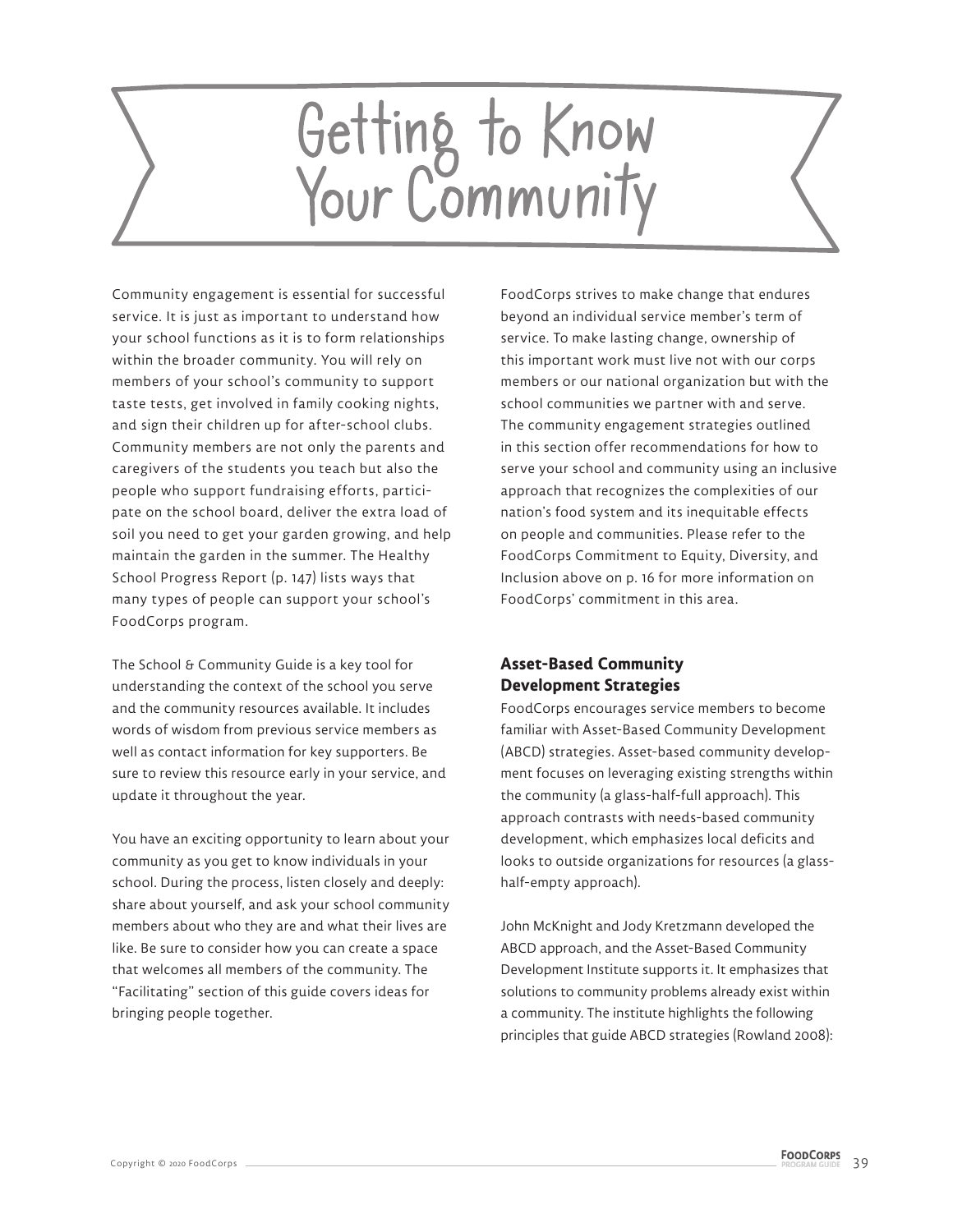- Everyone has gifts: Each person in a community has something to contribute.
- Relationships build a community: People must be connected for sustainable community development to take place.
- Citizens at the center: Citizens should be viewed as actors—not recipients—in development.
- Leaders involve others: Community development is strongest when it involves a broad base of commu-
- People care: Challenge notions of "apathy" by listening to people's interests.
- 
- Ask: Asking for ideas is more sustainable than giving solutions.
- Inside-out organization: Local community members are in control.
- Institutions serve the community: Institutional leaders should create opportunities for communitymember involvement, then "step back."

Rowland, Stan (26 April 2008). «What is Asset Based Community Development (ABCD)» (PDF). Collaborative of Neighborhood Transformation.

Using these strategies, FoodCorps service members can play an important role in changing the school food environment. As you get to know your school, keep in mind that all community members bring something to the table. By asking questions and listening to the needs of the community, you can develop strong schoolwide goals and service goals.

### **Community Demographics and Access**

Learning about the demographics, histories, and cultures present in your community is an important first step in preparing to offer students culturally appropriate food and activities. This knowledge is also key to sharing accessible resources, like take-home recipes, with your students and their caregivers. Keep in mind that demographic statistics are a one-dimensional method to get to know a community. When

you have the opportunity, listening to people's personal accounts is one of the richest ways to understand their backgrounds and experiences.

To better understand your community's demographics, you can research the following:

- $\checkmark$  Percentage of students eligible for free or reduced-cost school lunch programs
- $\checkmark$  Average household income
- $\checkmark$  Transportation access to grocery stores
- $\checkmark$  Languages spoken within the community
- $\checkmark$  Percentage of people in the community who utilize the Women, Infants, and Children (WIC) program or the Supplemental Nutrition Assistance Program (SNAP)

FoodCorps' online Toolshed has a "Culture, Equity, and Race" section where you can learn more about how institutional racism affects community members' access to food.

### **Community History**

Take time to understand the history of the community you are serving. If you are from the place where you are serving, you may have the opportunity to recontextualize your role and responsibility in the community as a FoodCorps service member. Consider the perspective you bring, and make an effort to spend time in areas that you don't know. Reach out to individuals who can share a variety of perspectives. Learn the local narratives that might not be formally documented. How have neighborhoods changed? What are the local gatherings, festivals, and celebrations? Where have people of various cultures traditionally congregated? Is there community trauma that you should learn about and navigate with compassion? Who are the local leaders; elected officials; and people with personal, political, or economic influence? Who are the people who may not have influence but are equally important to engage? It takes time to learn about any community, and setting intentions about your strategy for doing this is important.